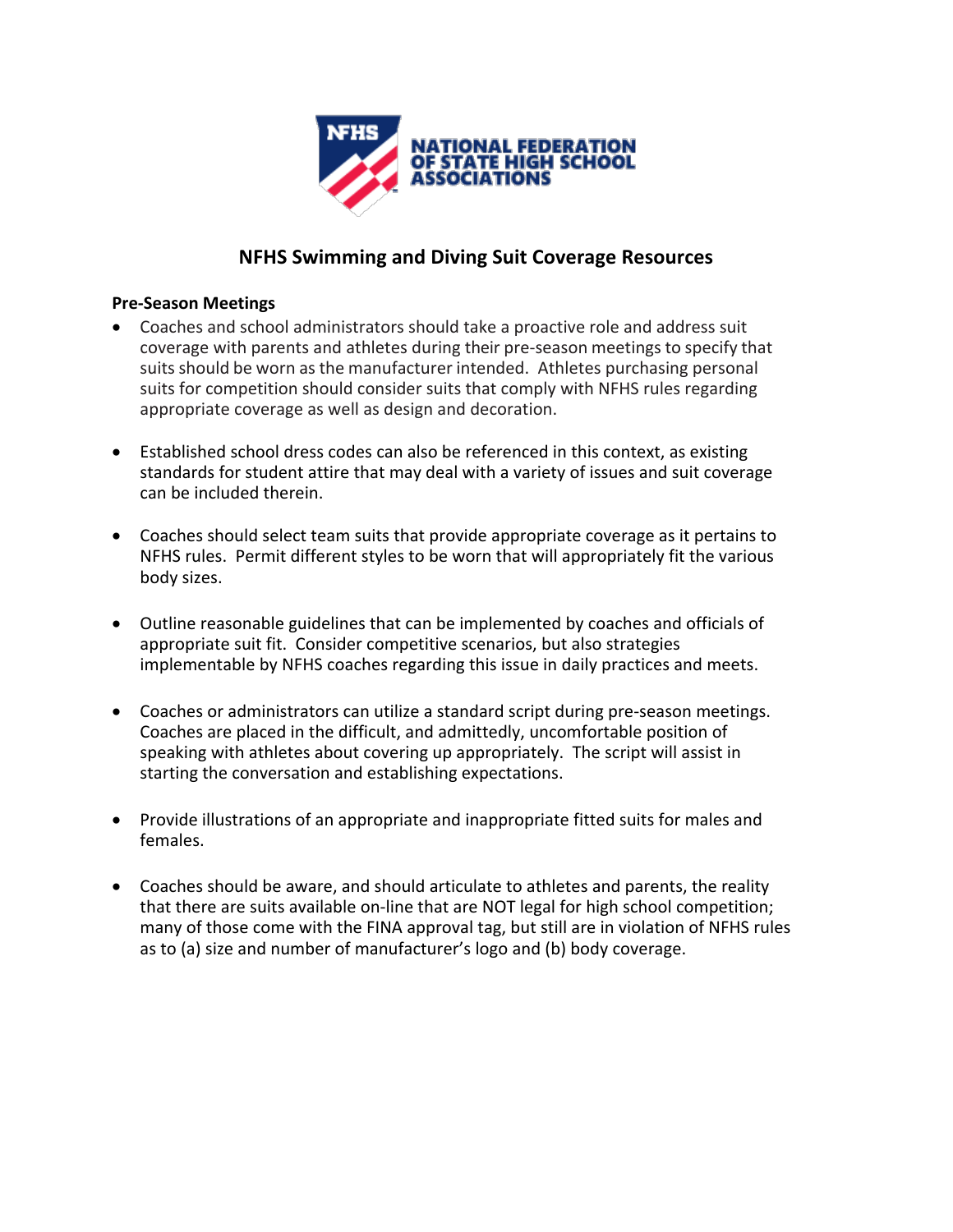

#### **Pre-Meet Coach and Athlete Meetings**

- Pre-meet coach and athlete meetings have been mandated, which is an opportunity for the coach to verify that his/her athletes are properly and legally equipped AND an opportunity for captains/peers to consult with their teammates to ensure suits and caps meet rule guidelines.
- Emphasize the role of the captains regarding these meetings. They are more in touch with what teammates are wearing and how they're wearing it AND it prompts questions before the fact about legality.

### **Talking Points**

- The NFHS is dedicated to providing a safe environment for its members and the swimming and diving community.
- Education-based activities is a great platform that provides an opportunity to discuss appropriate behavior and attire.
	- $\circ$  Athletes serve as role models and representatives of their sport, school, and state association.
	- o Shows support and pride for team and teammates.
	- o Reflects positively on coaches and teammates.
	- o Shows respect for yourself, and desire to present yourself in the best possible light.
	- o Teaches young athletes the importance of presenting themselves in publicly appropriate attire.
- During practice and competition suits shall be worn in the appropriate size as dictated by that manufacturer's specifications for the athlete's body type and shall remain unaltered.
- Boys shall wear suits which cover the buttocks, and girls shall wear suits which cover the buttocks and breasts.
- Athletes should be instructed to adjust their suit before exiting the pool. A common, objective phrase that has been recommended is "fix your suit".